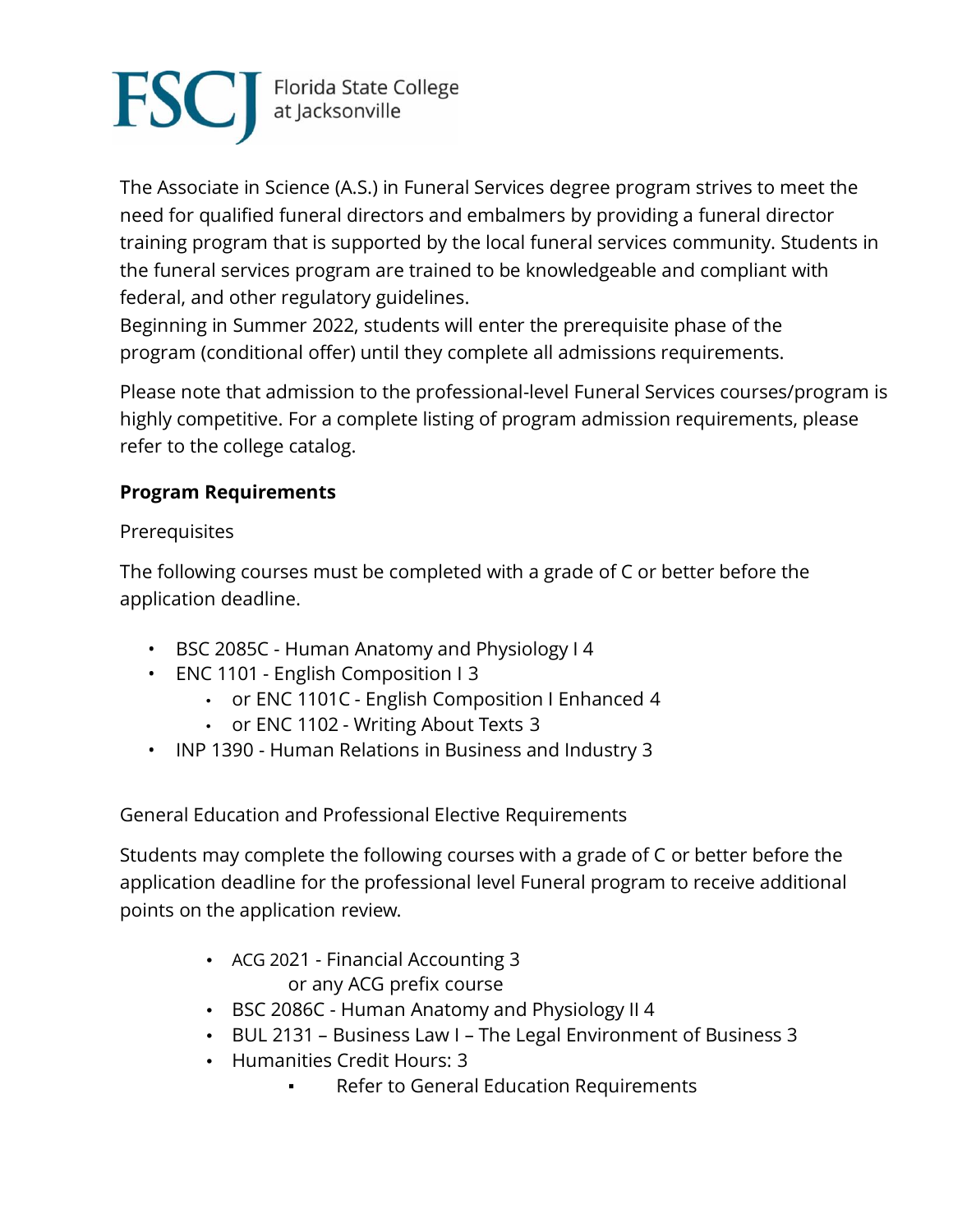- HSC 1524 Introduction to Infectious Diseases 3
- MAC 1105 [College Algebra](https://catalog.fscj.edu/preview_course_nopop.php?catoid=44&coid=110374) 3
	- or higher-level MAC prefix course
	- or MAP 2302 [Differential Equations](https://catalog.fscj.edu/preview_course_nopop.php?catoid=44&) 3
	- or MGF 1106 [Topics in College Mathematics](https://catalog.fscj.edu/preview_course_nopop.php?catoid=44&coid=110437) 3
	- or MGF 1107 [Explorations in Mathematics](https://catalog.fscj.edu/preview_course_nopop.php?catoid=44&coid=110438) 3
	- or STA 2023 [Elementary Statistics](https://catalog.fscj.edu/preview_course_nopop.php?catoid=44&coid=110794) 3
- PHI 2603 Introduction to Applied Ethics 3

Please review this checklist. If you answer yes to every item and have submitted transcripts to support your course completions, you could be ready for review and ranking for consideration for admittance to the professional phase of the Funeral Services program.

## **CHECKLIST**

- $\Box$  Submit official non-FSCJ transcripts to the College before the published application deadline for the term you wish to begin, if applicable.
- $\Box$  Submit official A.P., I.B., AICE, CLEP and/or DSST score reports to the College before the published application deadline for the term you wish to begin, if applicable. (A.P. – Advanced Placement, I.B. – International Baccalaureate, AICE – University of Cambridge)
- $\Box$  Ensure official HESI A2 (Health Education Systems, Inc Admission Test) scores have been submitted to the FSCJ Assessment Center before the published application deadline for the term you wish to be reviewed for admittance to the professional phase of the Funeral Services program. Scores will be considered official if they meet the following:
	- Applicant has completed the 9-subtest administration in one sitting.
	- Applicant has taken within the last 2 years.
	- Scores have been submitted to the FSCJ Assessment Center before the published deadline
	- Applicant has achieved a minimum score of 65% in each of the three listed HESI A2 subtests must be earned to be considered for the program.
		- Grammar
		- Reading Comprehension
		- Vocabulary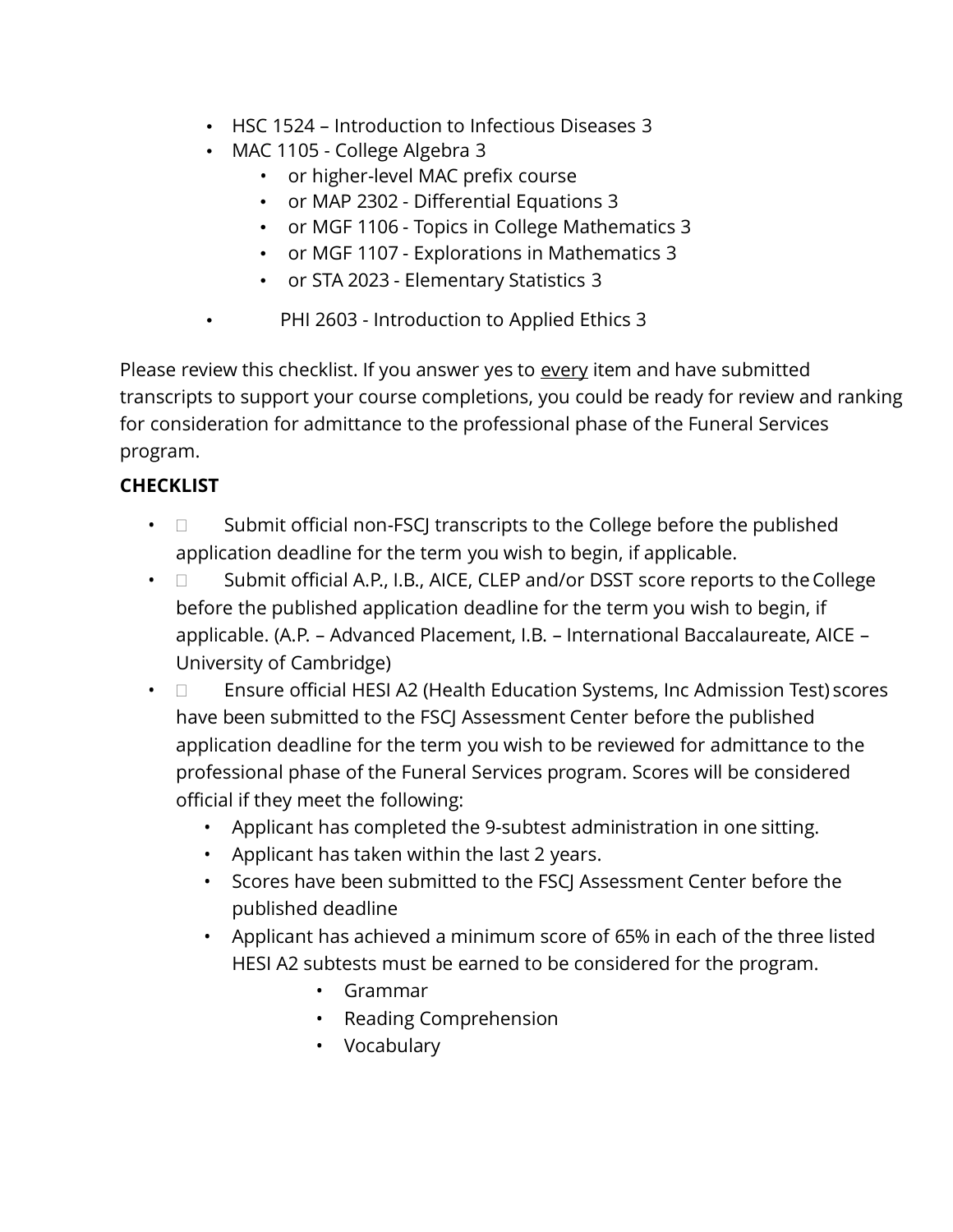If the HESI test was taken at FSCJ, no action is required. Your scores will be automatically submitted. If you have questions pertaining to the HESI and submitting your official scores, please email north testing@fscj.edu or call (904) 713-4529.

- Complete the following courses with a grade of "C" or better by the published program deadline for the term you wish to begin. A GPA of 2.0 must be maintained.
	- BSC 2085C Human Anatomy and Physiology I 4
	- ENC 1101 English Composition I 3
		- or ENC 1101C English Composition I Enhanced 4
		- or ENC 1102 Writing About Texts 3
	- INP 1390 Human Relations in Business and Industry 3
- Complete the following courses with a grade of C or better before the application deadline for the professional level Funeral Services program to receive additional points on the application review.
	- ACG 2021 [Financial Accounting](https://catalog.fscj.edu/preview_course_nop) 3
		- or any ACG prefix course
	- BSC 2086C [Human Anatomy and Physiology II](https://catalog.fscj.edu/preview_course_nopop.php?catoid=44&coid=109870) 4
	- BUL 2131 Business Law I The Legal Environment of Business 3
	- Humanities Credit Hours: 3
		- Refer to General Education Requirements
	- HSC 1524 Introduction to Infectious Diseases 3
	- MAC 1105 [College Algebra](https://catalog.fscj.edu/) 3
		- or higher-level MAC prefix course
		- or MAP 2302 [Differential Equations](https://catalog.fscj.edu/preview_course_nopop.php?catoid=44&coid=110382) 3
		- or MGF 1106 [Topics in College Mathematics](https://catalog.fscj.edu/preview_course_nopop.php?catoid=44&coid=110437) 3
		- or MGF 1107 [Explorations in Mathematics](https://catalog.fscj.edu/preview_course_nopop.php?catoid=44&coid=110438) 3
		- or STA 2023 [Elementary Statistics](https://catalog.fscj.edu/preview_course_nopop.php?catoid=44&coid=110794) 3
	- PHI 2603 Introduction to Applied Ethics 3

If you answered no to any of the above checklist items, please meet with an academic advisor to discuss your education plan and next steps.

o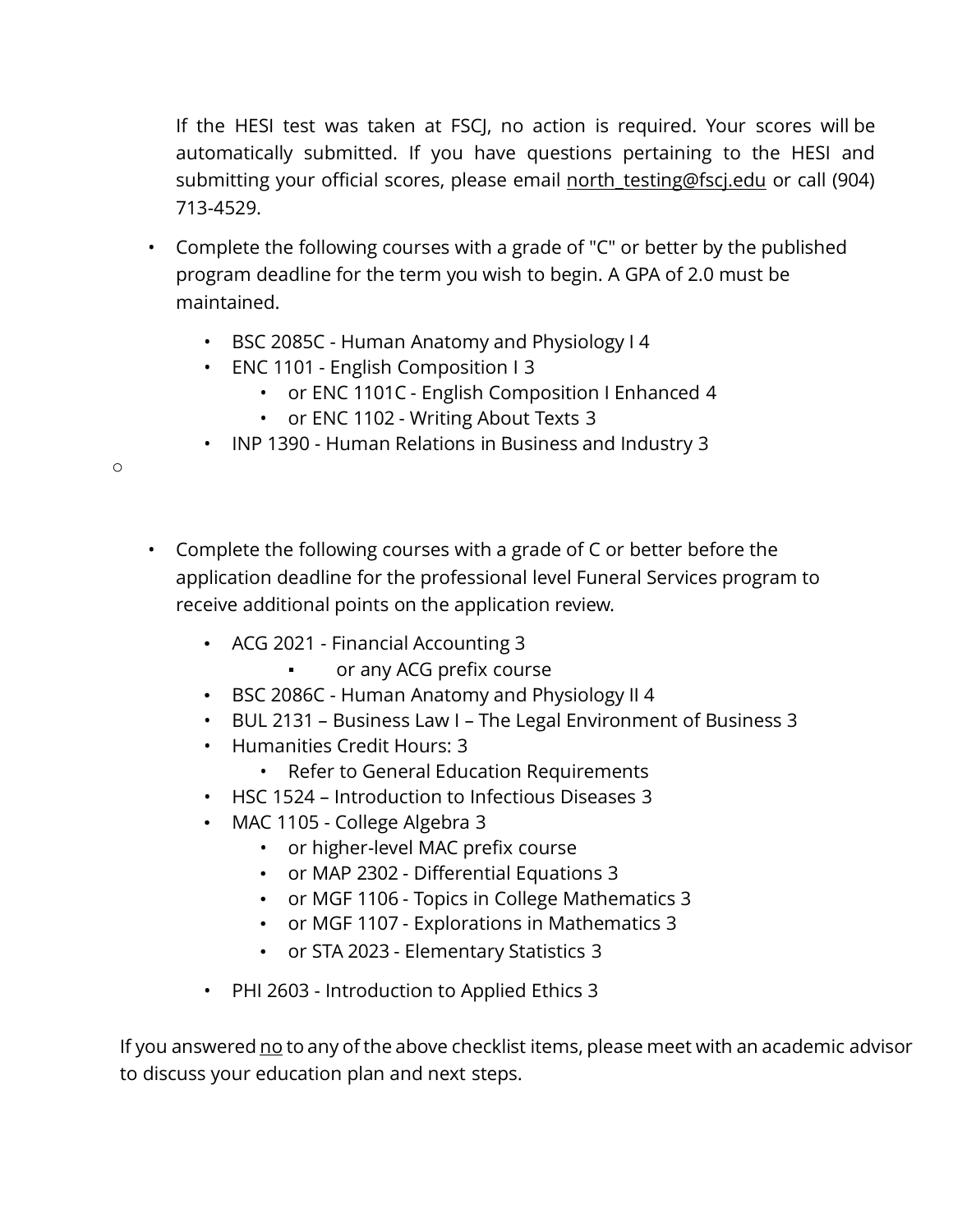## **COMPETITIVE REVIEW PROCESS**

Students are ready for review by the admissions committee upon completion of all checklist requirements. The committee uses the Associate in Science in Funeral Services Ranking Criteria below to review and rank candidates for admittance consideration. Please note that the admission process is highly competitive.

Grade Point Average: Applicants must earn a grade of C or better in each prerequisite course and have an overall minimum prerequisite GPA of 2.0. Completion of General Education coursework will allow applicants to achieve additional points.

| <b>Funeral Services Ranking Rubric</b>                                                                                                                                                                                                                                                                                          |                        |                          |   | <b>Max</b><br><b>Points</b> |  |
|---------------------------------------------------------------------------------------------------------------------------------------------------------------------------------------------------------------------------------------------------------------------------------------------------------------------------------|------------------------|--------------------------|---|-----------------------------|--|
| Candidates for admission to the program must have a minimum grade<br>point<br>average of 2.0 and received a grade of "C" or higher in all prerequisite<br>courses.                                                                                                                                                              |                        |                          |   |                             |  |
|                                                                                                                                                                                                                                                                                                                                 |                        |                          |   | 30                          |  |
| <b>Course Grade</b><br><b>Points</b>                                                                                                                                                                                                                                                                                            |                        |                          |   |                             |  |
| А                                                                                                                                                                                                                                                                                                                               |                        | 3 per Credit Hour        |   |                             |  |
|                                                                                                                                                                                                                                                                                                                                 | в<br>2 per Credit Hour |                          |   |                             |  |
|                                                                                                                                                                                                                                                                                                                                 | С<br>1 per             |                          |   |                             |  |
| <b>Required Prerequisite Courses:</b>                                                                                                                                                                                                                                                                                           |                        | Credit<br>Hour           |   |                             |  |
| <b>Course Title</b>                                                                                                                                                                                                                                                                                                             | <b>Course Code</b>     | <b>Credit Hours</b>      |   |                             |  |
| Human Anatomy and<br>Physiology I                                                                                                                                                                                                                                                                                               | <b>BSC 2085C</b>       | 4                        |   |                             |  |
| <b>English Composition I</b>                                                                                                                                                                                                                                                                                                    | <b>ENC 1101</b>        |                          | З |                             |  |
| <b>Human Relations in Business</b><br>and<br>Industry                                                                                                                                                                                                                                                                           | <b>INP 1390</b>        | 3                        |   |                             |  |
| <b>HESIA2</b>                                                                                                                                                                                                                                                                                                                   |                        |                          |   |                             |  |
| A complete HESI/A2 administration is required and is made up of nine (9)<br>sub-tests that must be completed in one sitting. Minimum scores of 65% for<br>each of the following sub-tests is required: grammar, reading<br>comprehension, and vocabulary.<br>Points are determined by adding the scores of the 3 Categories and |                        |                          |   | 100                         |  |
| dividing by 3.                                                                                                                                                                                                                                                                                                                  |                        |                          |   |                             |  |
| <b>Bonus Points</b><br>General Education & Professional Courses: Not a required prerequisite                                                                                                                                                                                                                                    |                        |                          |   |                             |  |
|                                                                                                                                                                                                                                                                                                                                 |                        |                          |   |                             |  |
|                                                                                                                                                                                                                                                                                                                                 |                        |                          |   | 63                          |  |
| Course Title                                                                                                                                                                                                                                                                                                                    |                        | Course Code Credit Hours |   |                             |  |